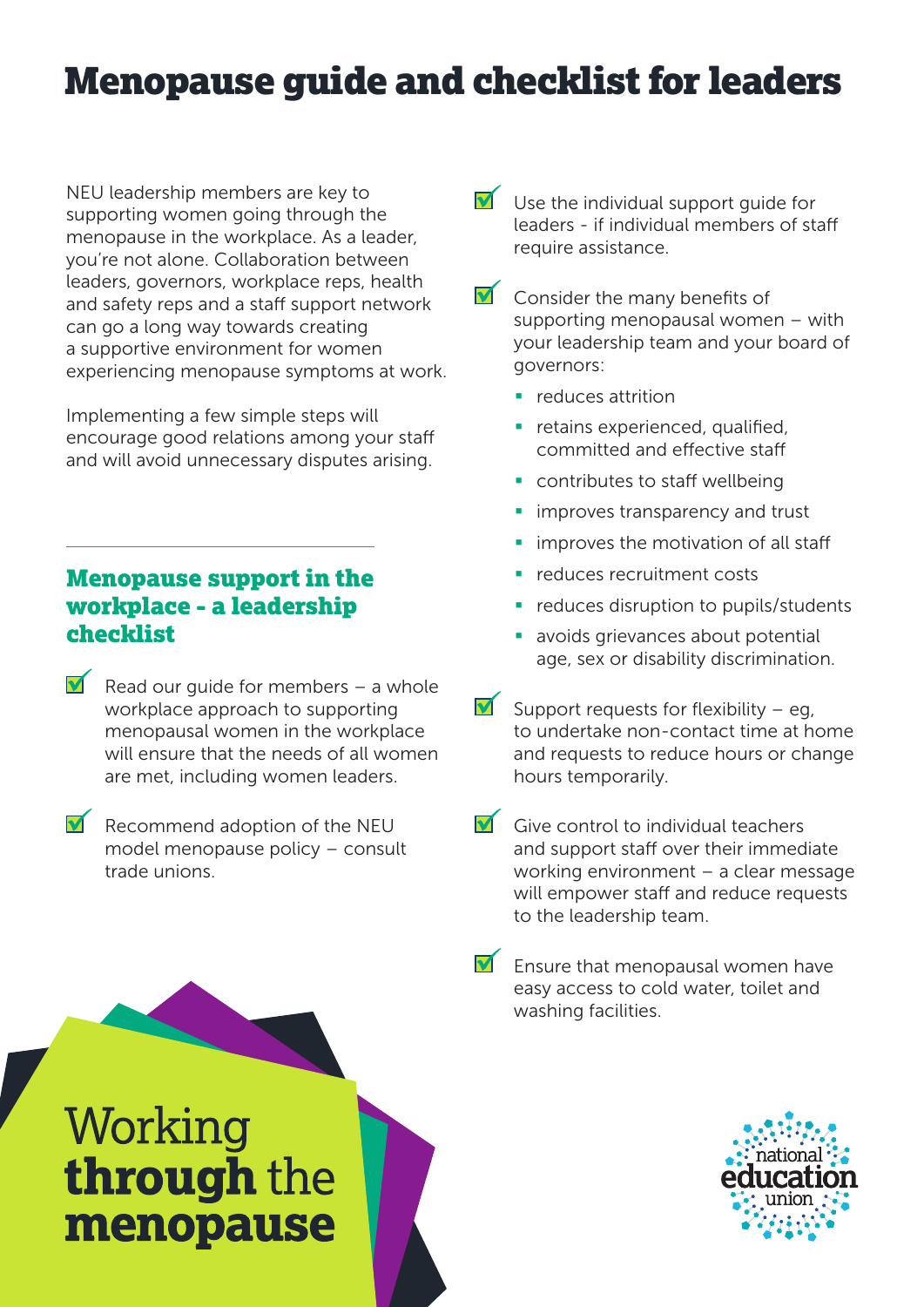- $\blacksquare$  Allow women to store sanitary products in the toilet and washing spaces.
- $\blacksquare$  Ensure that women have secure space to store an emergency bag, a towel and a change of clothes – this applies to agency workers and supply teachers too.
- $\blacksquare$  Be aware of the impact of the menopause in the workplace - and improve menopause awareness within the leadership team, eg through equality and diversity training and CPD.
- $\blacksquare$  Encourage and secure access to support – eg, workplace peer support groups and mentoring or buddying schemes to encourage women to share experiences, tips and overcome any barriers.
- $\blacksquare$  Ensure that risk assessments take account of the needs of menopausal women and that measures or adjustments effectively remove or control risks.
- $\blacksquare$  Nurture a menopause aware workplace to enable women to disclose their condition, to seek advice, support and any appropriate adjustments.
- $\blacksquare$  Be aware of how the menopause might impact on appraisal or pay progression for teachers; consider adjusting objectives to take account of menopause-related absence or where menopause symptoms may have impacted on performance.
- $\blacksquare$  Be supportive of women who are absent for menopause related reasons – adjust any absence monitoring arrangements to reduce stress.
- $\blacksquare$  Avoid detrimental treatment related to menopause – this could amount to unlawful discrimination or harassment.
- Challenge negative menopause stereotypes and try to reduce stigma around the menopause - and encourage your colleagues to do the same.
- $\blacksquare$  Demonstrate your support for older women and women going through the menopause  $-$  eg, by supporting requests for counselling or other emotional support and use the NEU individual support guide for leaders.
- $\blacksquare$  Display the NEU Working Through the Menopause poster.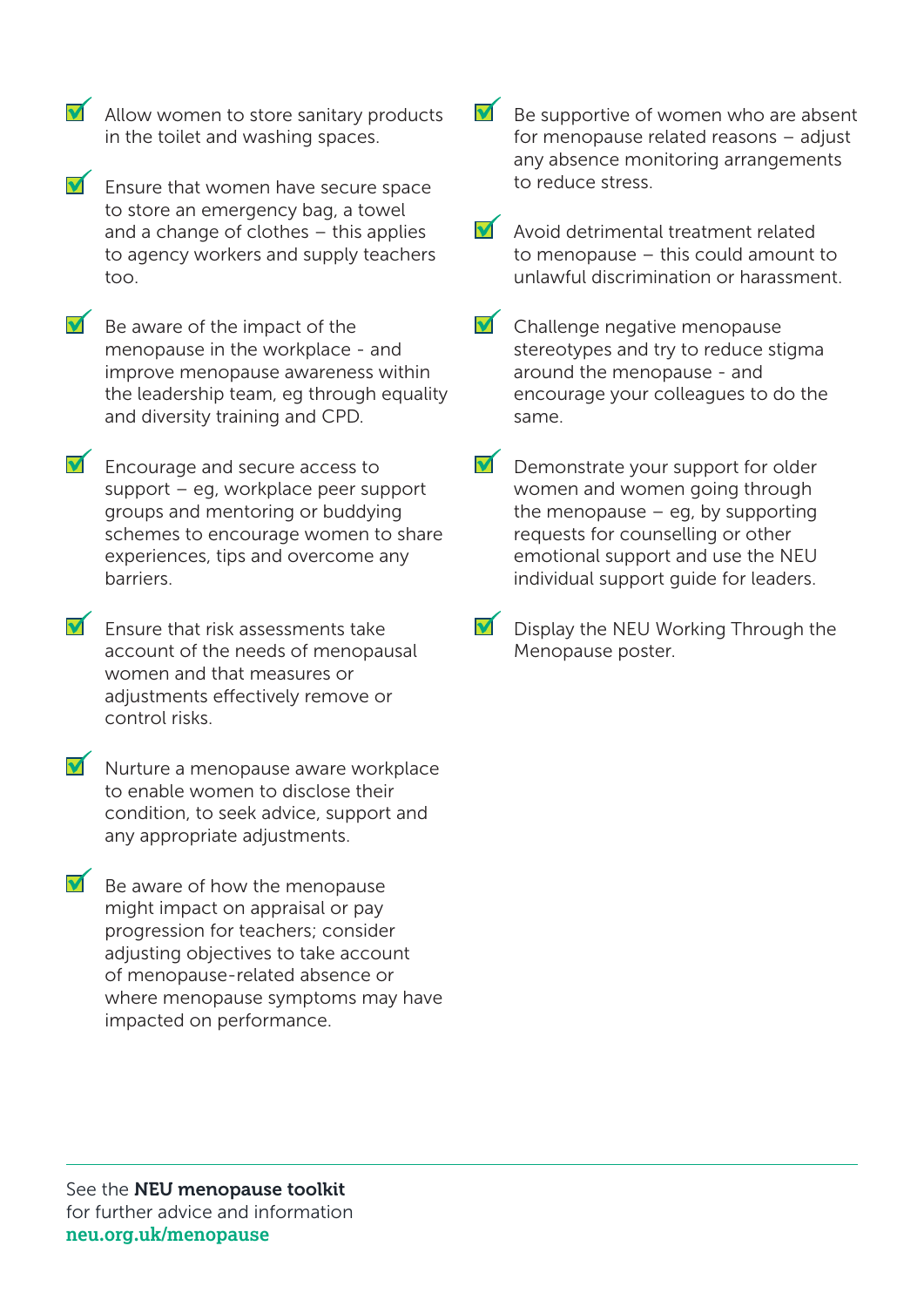# Supporting individual colleagues through the menopause – a guide for **leaders**

Every woman will have a different experience of the menopause. A supportive workplace culture will provide a helpful foundation. Leaders can build on this foundation by applying the following guidelines to support individual workers.

If a colleague wishes to speak about their symptoms, or just to talk about how they are feeling (they may not recognise themselves that they are symptomatic), or if a male employee wishes to speak about a family member, please ensure that you:

- allow adequate time to have the conversation
- **find an appropriate room to preserve** confidentiality
- **E** encourage them to speak openly and honestly
- suggest ways in which they can be supported (see symptoms below) – direct them to the NEU guidance for members
- agree actions, and how to implement them
- agree if other members of the team should be informed, and by whom;
- **EXE** ensure that designated time is allowed for a follow up meeting. Do not rely on quick queries during chance encounters in the corridor or break room
- **P** review actions and follow up agreed adjustments.

#### Symptoms support

Symptoms can manifest physically and psychologically. Support for women should be considered as detailed below.

# Hot flushes

- Request temperature control for their work area, such as a fan on their desk (where possible a USB connected desk fan to ensure environmentally friendly) or moving near a window, or away from a heat source.
- **Provide easy access to drinking water.**
- **Encourage use of the staff room for** breaks.

#### Heavy/light periods

- **Have permanent access to washroom** facilities.
- **Ensure sanitary products are available.**

#### Urogenital problems

This will include an increased frequency and urgency to pass urine, with a need to access toilet facilities more frequently and to drink more fluids. Suitable adjustments may include:

- **Peroviding ready access to suitable toilet** facilities
- **Peroviding ready access to suitable** washing facilities
- allowing more frequent breaks to go to the toilet
- **Peroviding easy access to drinking water.**